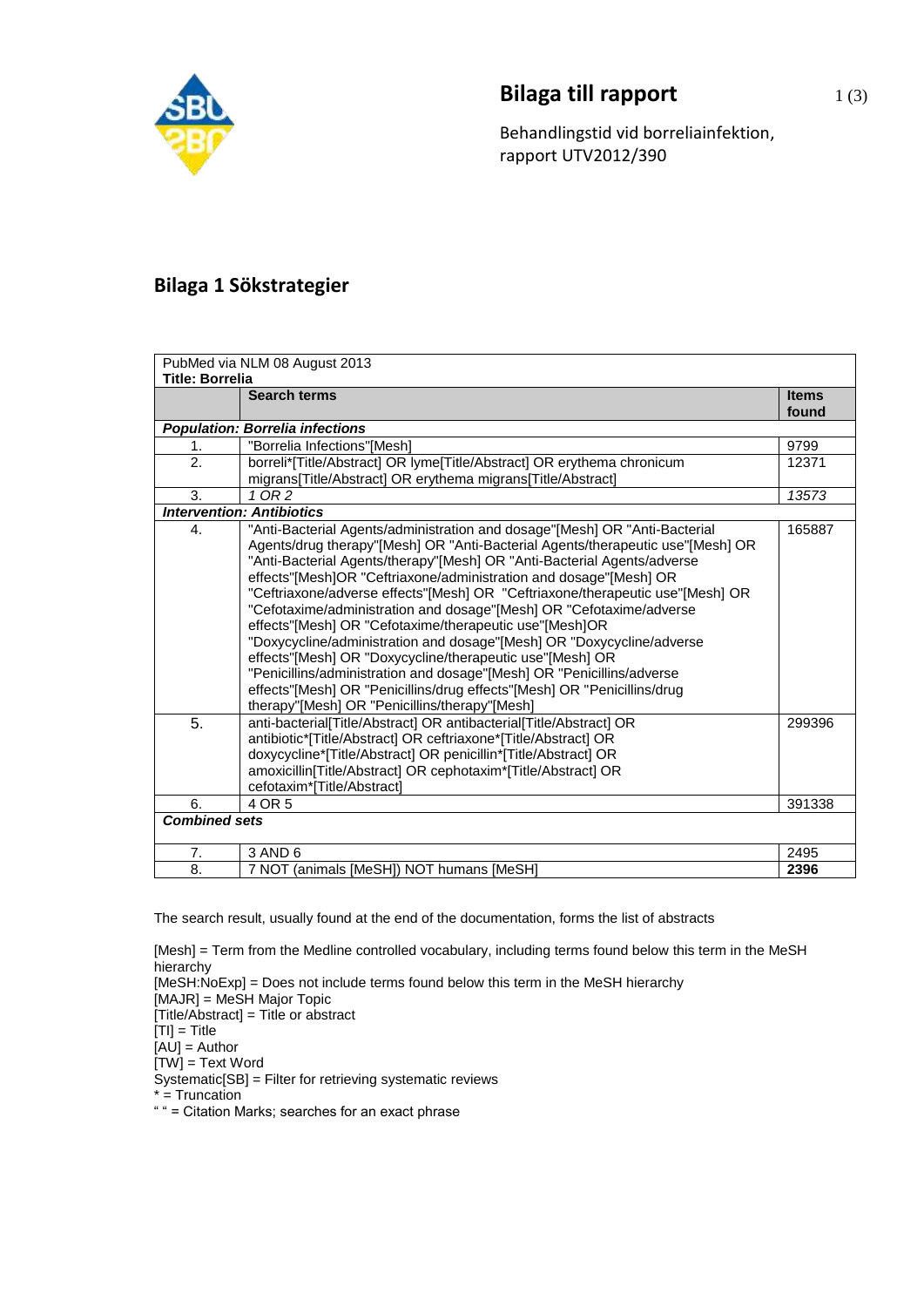|                                  | Embase via Elsevier 07 January 2013                                                                                                                                                                                     |              |  |  |  |
|----------------------------------|-------------------------------------------------------------------------------------------------------------------------------------------------------------------------------------------------------------------------|--------------|--|--|--|
| <b>Title: Borrelia</b>           |                                                                                                                                                                                                                         |              |  |  |  |
|                                  | <b>Search terms</b>                                                                                                                                                                                                     | <b>Items</b> |  |  |  |
|                                  |                                                                                                                                                                                                                         | found        |  |  |  |
|                                  | <b>Population: Borrelia</b>                                                                                                                                                                                             |              |  |  |  |
| 1.                               | 'borrelia infection'/exp/mj                                                                                                                                                                                             | 6842         |  |  |  |
| 2.                               | borreli*:ab,ti OR lyme:ab,ti                                                                                                                                                                                            | 10276        |  |  |  |
| 3.                               | 1 OR 2                                                                                                                                                                                                                  | 10811        |  |  |  |
| <b>Intervention: Antibiotics</b> |                                                                                                                                                                                                                         |              |  |  |  |
| 4.                               | 'antibiotic agent'/exp/mj AND [embase]/lim                                                                                                                                                                              | 372701       |  |  |  |
| 5.                               | 'anti bacterial':ab,ti OR antibacterial:ab,ti OR antibiotic*:ab,ti OR ceftriaxon*:ab,ti<br>OR doxycycline:ab,ti OR penicillin*:ab,ti OR amoxicillin:ab,ti OR cephotaxim*:ab,ti<br>OR cefotaxim*):ab,ti AND [embase]/lim | 269486       |  |  |  |
| 6.                               | 4 OR 5                                                                                                                                                                                                                  | 521234       |  |  |  |
| Limits                           |                                                                                                                                                                                                                         |              |  |  |  |
| 7.                               | [humans]/lim                                                                                                                                                                                                            |              |  |  |  |
| <b>Combined sets</b>             |                                                                                                                                                                                                                         |              |  |  |  |
| 8.                               | 3 AND 6 AND 7                                                                                                                                                                                                           | 2216         |  |  |  |

The search result, usually found at the end of the documentation, forms the list of abstracts

/de= Term from the EMTREE controlled vocabulary

/exp= Includes terms found below this term in the EMTREE hierarchy

/mj = Major Topic

:ab = Abstract

:au = Author

:ti = Article Title :ti:ab = Title or abstract

\* = Truncation

' ' = Citation Marks; searches for an exact phrase